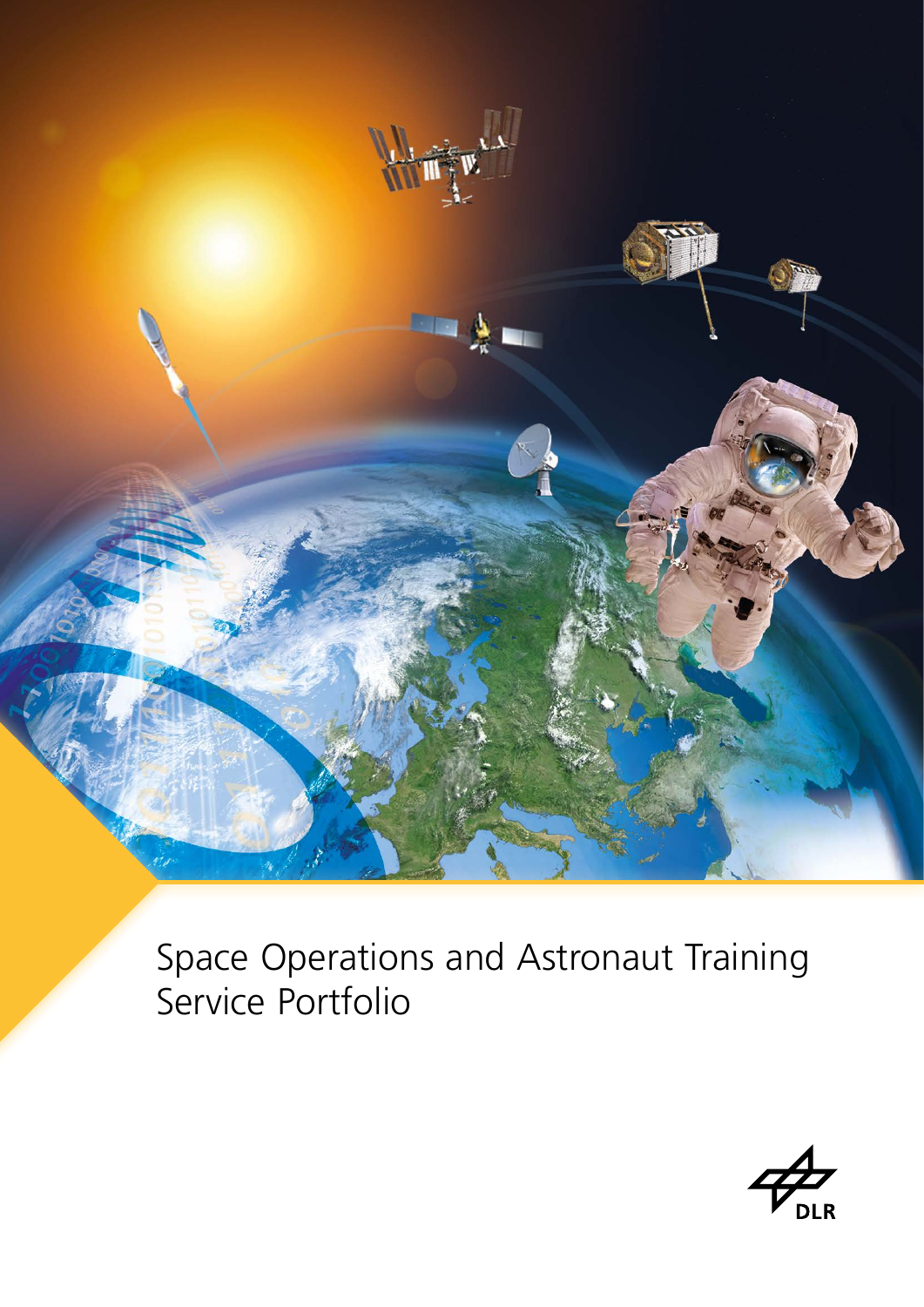**DLR** 

## Notes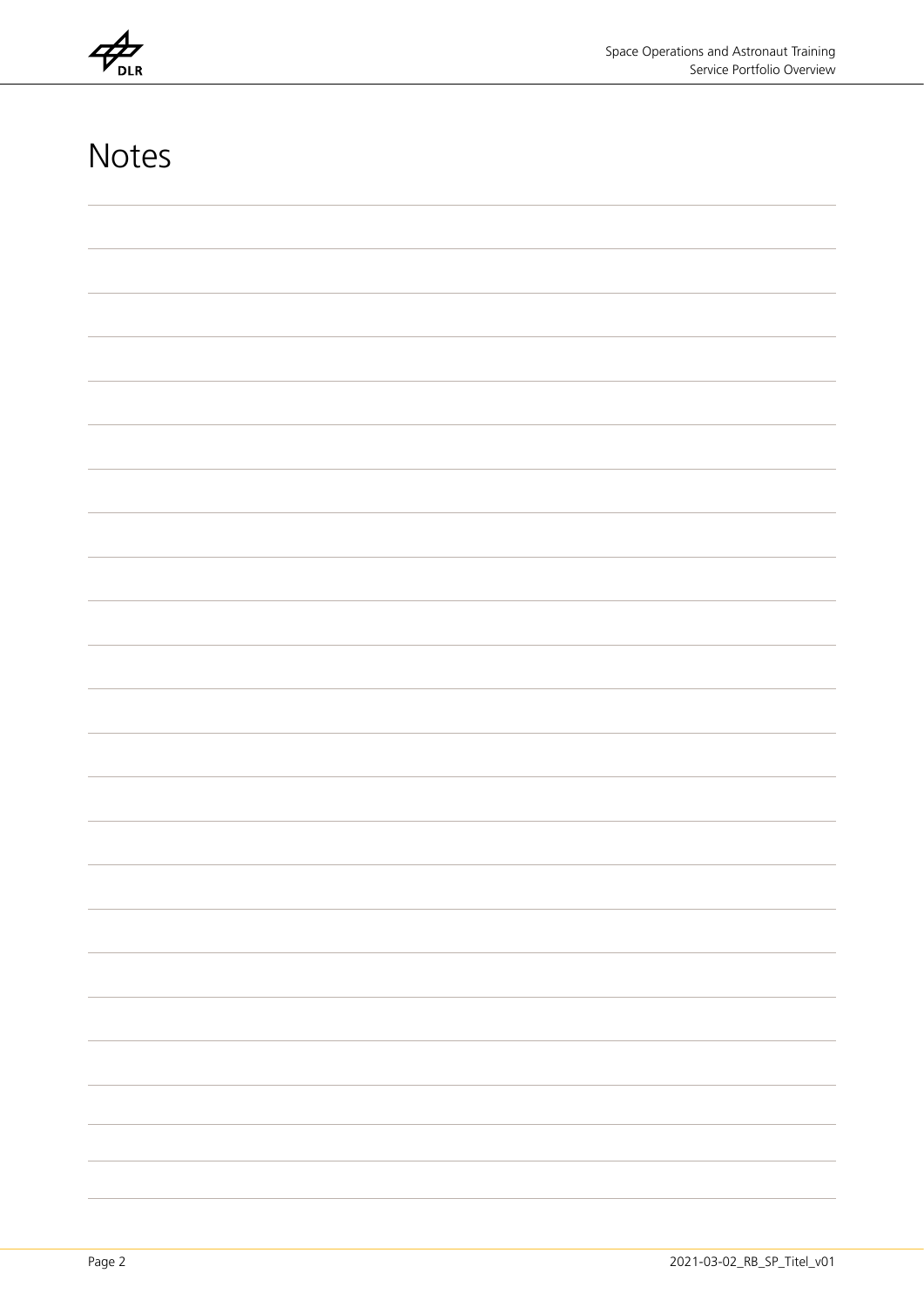

Overview of the Service Portfolio Modules of Space Operations and Astronaut Training Services



<span id="page-2-0"></span>













# Overview of the Institute

DLR Space Operations and Astronaut Training is the central institution for spaceflight operations in Germany. It is here, where groundbreaking space projects are realized and new ideas for the spaceflight of tomorrow are developed.



#### DLR Space Operations covers the following areas:

- German Space Operations Center (GSOC) and
- Mobile Rocket Base (MORABA) at Oberpfaffenhofen near Munich
- Ground Station Weilheim (ZDBS Zentralstation des Deutschen Bodensystems), Bavaria
- MUSC (Microgravity User Support Center)
- EAC (European Astronaut Center) together with ESA
- LCC (Lander Control Center) in Cologne

### Operational tasks

- Since 1969, the **German Space Operations Center (GSOC)** has been successfully operating spaceflight missions. In more than 60 missions with different applications, DLR demonstrated its competence in operating spacecraft of all kinds. In these spacecraft operations, the upmost security and quality requirements are taken. DLR Space Operations is certified according to ISO 9001, ISO 45001 and ISO 27001.
- Scientific satellites, for example Earth observation satellites, are monitored and controlled within a flexible and reliable multi-mission environment of the **Satellite Control Center (SCC)** at Oberpfaffenhofen. Within this environment several satellites are supervised by a single team in a single control room.
- Furthermore, the **Lander Control Center (LCC)** at the DLR location Cologne has extensive expertise in robotic exploration and specializes in the operation of landers.
- In addition, GSOC is one of the leading institutions for **Human Spaceflight Operations in Europe**. In February 2008, the commissioning of the ESA space

laboratory "Columbus" as the largest European contribution to the **International Space Station (ISS)** began. Since then, the **Columbus Control Center (Col-CC)** operations are being carried out in close cooperation with the control centers of the international partners.

- At the DLR location in Cologne, the **Microgravity User Support Center (MUSC)** is a specific user center for space experiments. It is in charge of the preparation, execution and evaluation of experiments on board the ISS.
- Also in Cologne, astronauts from ESA as well as from other ISS partners are trained and supervised for their missions with the European ISS components in the **European Astronaut Center (EAC)**. The EAC is jointly operated by an integrated team from ESA and DLR.
- With its **Mobile Rocket Base (MORABA)**, DLR Space Operations launches missions with sounding rockets and balloons for scientific experiments in the areas of aeronomy, astronomy, geophysics and atmospheric physics among others.